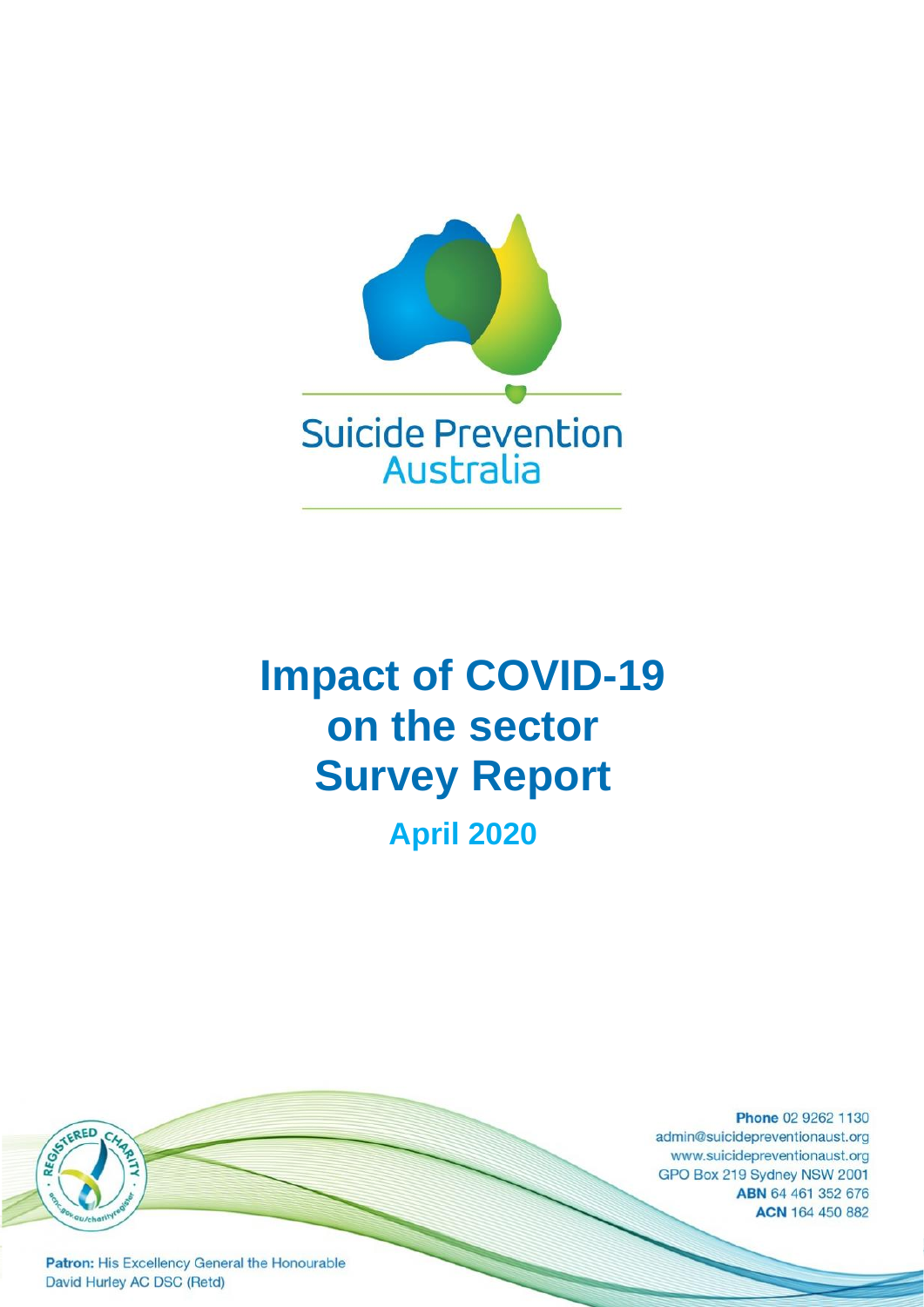## **Part 1: SNAPSHOT**

## **Introduction**

Australia's response to the COVID-19 pandemic is having far-reaching impacts on millions of Australians, and Suicide Prevention Australia is looking to support the suicide prevention sector and the communities they work with.

In mid-April, Suicide Prevention Australia launched a survey to help inform the National Suicide Prevention Adviser about the impact the COVID-19 pandemic is having on program and service delivery within the sector. The goal was to gather intelligence to inform the national response as well as provide an opportunity to identify ways to build sector capacity during this challenging period.

More than 50 organisations responded to the survey, providing important intelligence concerning shifts in the ways they deliver their services; changes in demand; their training and capacity building needs; and early results from their own research concerning the impact of COVID-19 related changes on the consumers they support.

## **Key Highlights**

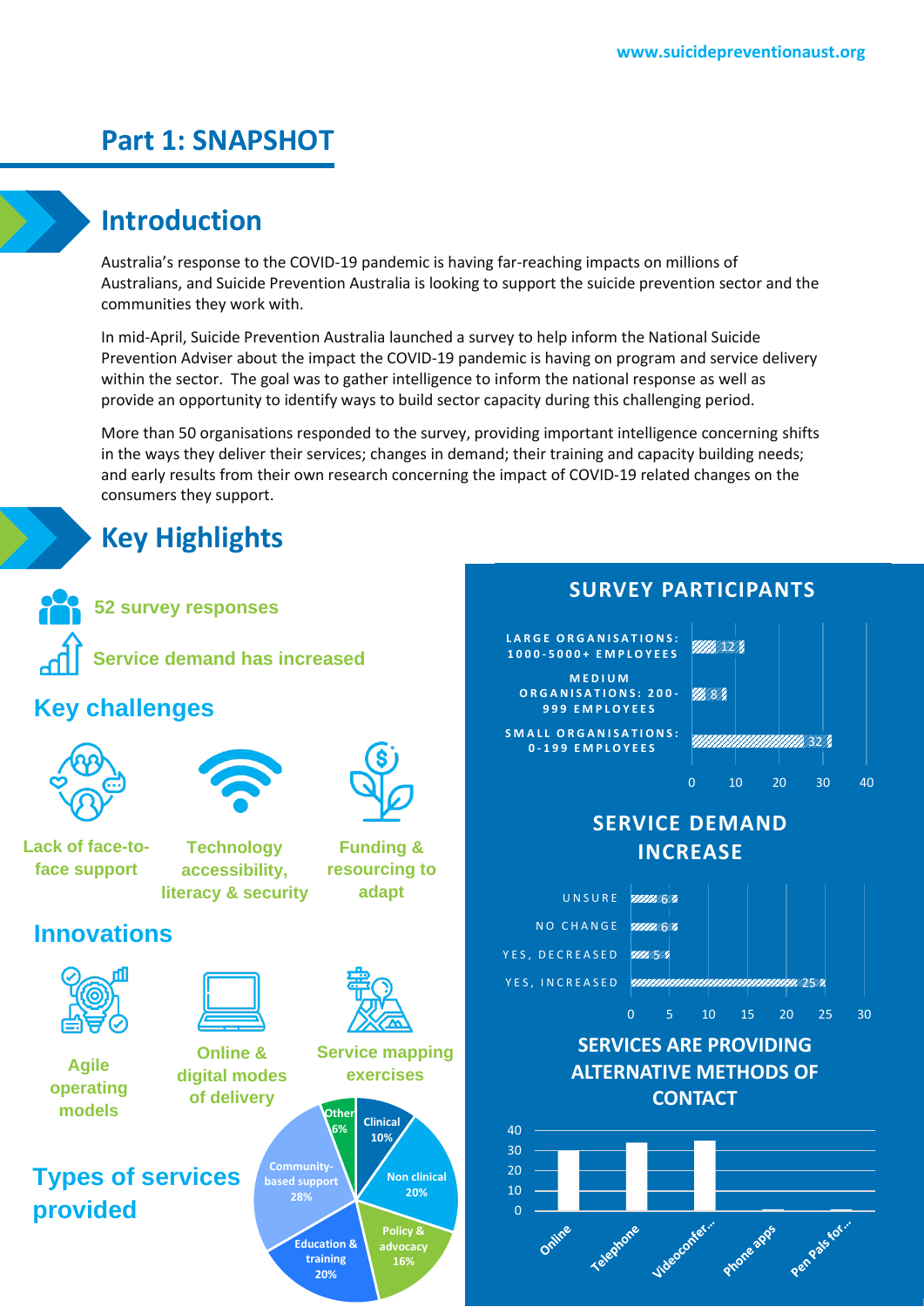## **Early findings**

Many respondents, particularly those from smaller organisations, reported challenges associated with transitioning to virtual modes of delivery, whether due to resistance from their consumers (who expressed a preference for in-person support) or due to a lack of capacity or skills with technology.

Other respondents, however, have shared their experience of innovation; where their organisation has quickly adapted to new ways of working and supporting their clientele. Suicide Prevention Australia will seek further information concerning these responses, which are useful case studies of responding to changing circumstances in a positive, agile way.

Our results suggest the suicide prevention sector would benefit from additional support with:

- Communicating with their clients about the benefits of telehealth as an alternative to face to face contact
- Learning from larger, better resourced organisations about adapting services and programs to virtual modes of delivery
- Using technology more effectively

These are early insights and this is only the first iteration of a survey Suicide Prevention Australia intends to conduct regularly while physical distancing requirements are in place. In the meantime, we are hopeful the intelligence captured in this report provides useful context and guidance for the next phase of support for the sector. Suicide Prevention Australia will also be using these results to better inform, support and boost the capacity of our members during this period.

**Property**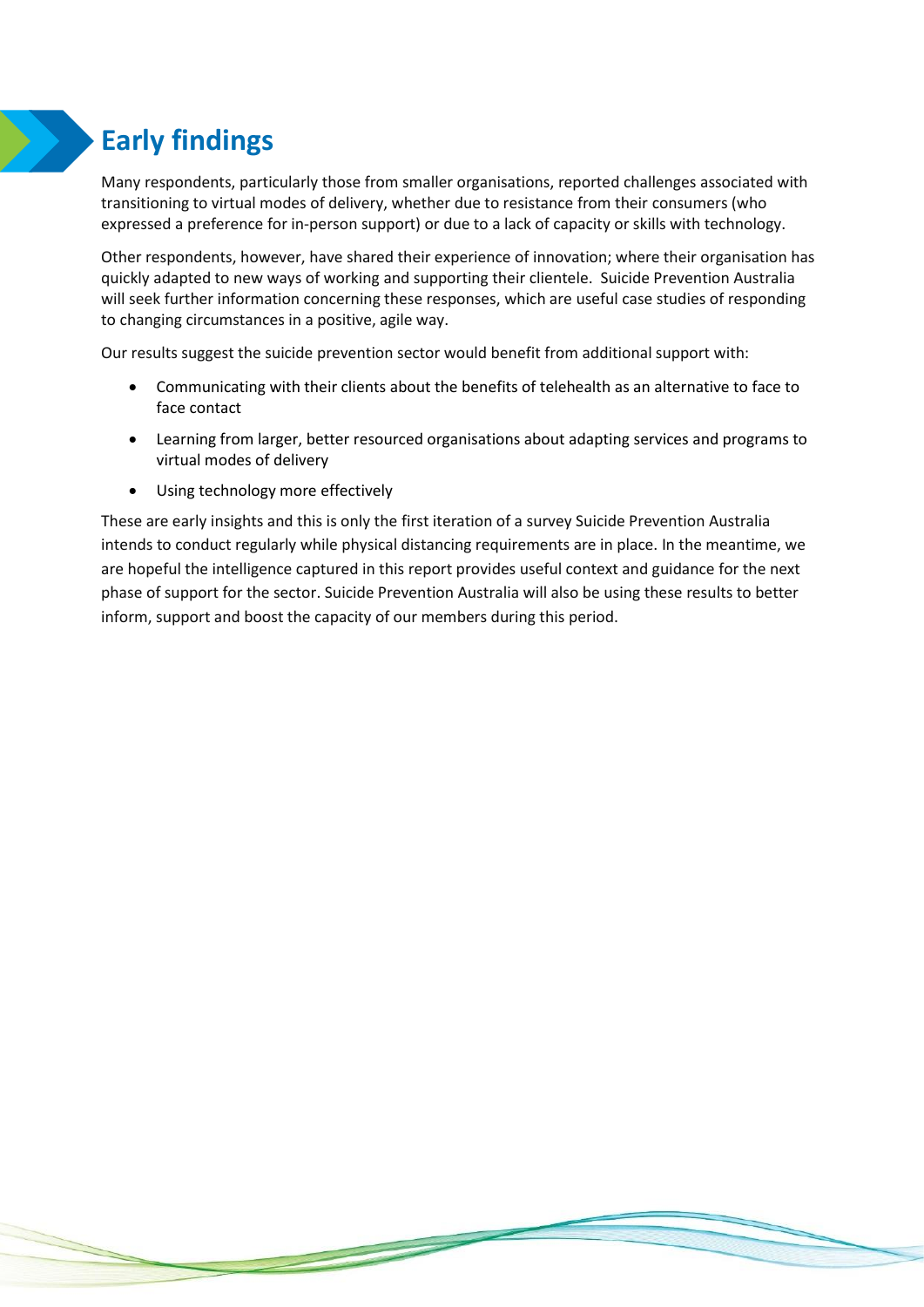## **Part 2: SUMMARY RESULTS**

## **Small Organisations**

## **Service demand has increased among small organisations**

More than half of respondents report an increase in service demand (57%), 10% report a decrease, 13% report no change and 3% report unsure.

## **Services are offering alternative methods of contact to face-to-face contact**

Respondents are providing a variety of alternative methods not involving face-to-face contact such as online (59%), telephone (53%) and videoconferencing (62.5%).

## **Challenges**

## **Lack of face-to-face support due to COVID-19 response measures in place**

Respondents from small organisations identified the inability to provide face-to-face service delivery as a significant challenge. In most cases, small organisations advised this mode of delivery is core to their service provision. Many of their existing customers had expressed reluctance to use telehealth or phone services over face-to-face service delivery, and many lack access to mobile phones or computers. Respondents also expressed concerns about adapting group support settings to online platforms.

## **There is a digital divide in connection and accessibility**

Respondents from small organisations report that many of their consumers are vulnerable people who lack access to phones or internet (e.g. wi-fi is not always available in aged care settings or community agencies), leaving them at risk of social isolation and inaccessible service provision. Respondents further report difficulties in achieving stable network connections as frequent dropouts are occurring, issues with technology literacy among staff and consumers, and concerns for ensuring confidentiality over webchat services.

## **Lack of funding & resources to adapt timely to alternative methods of service delivery**

Respondents identified concerns in their ability to adapt to online platforms, and they are ineligible for government supports which have been provided through COVID-19 response measures, due to the small size of their organisation (e.g. some are run by volunteers).

Small organisations who rely on additional resourcing from volunteers have experienced reduced capacity as many volunteers who have children or have had changes to their work have had to cease engagement.

## **Difficulties engaging youth in support**

Respondents report challenges in parents not valuing alternative methods of service delivery in the same way as face-to-face support. Respondents further report youth prefer face-to-face contact over alternative methods.

## **Support needed to manage the impact of COVID-19 on service delivery**

33% of respondents from smaller organisations reported they require information, training or capability support to manage the impact of COVID-19 on service delivery. Respondents identified the need for: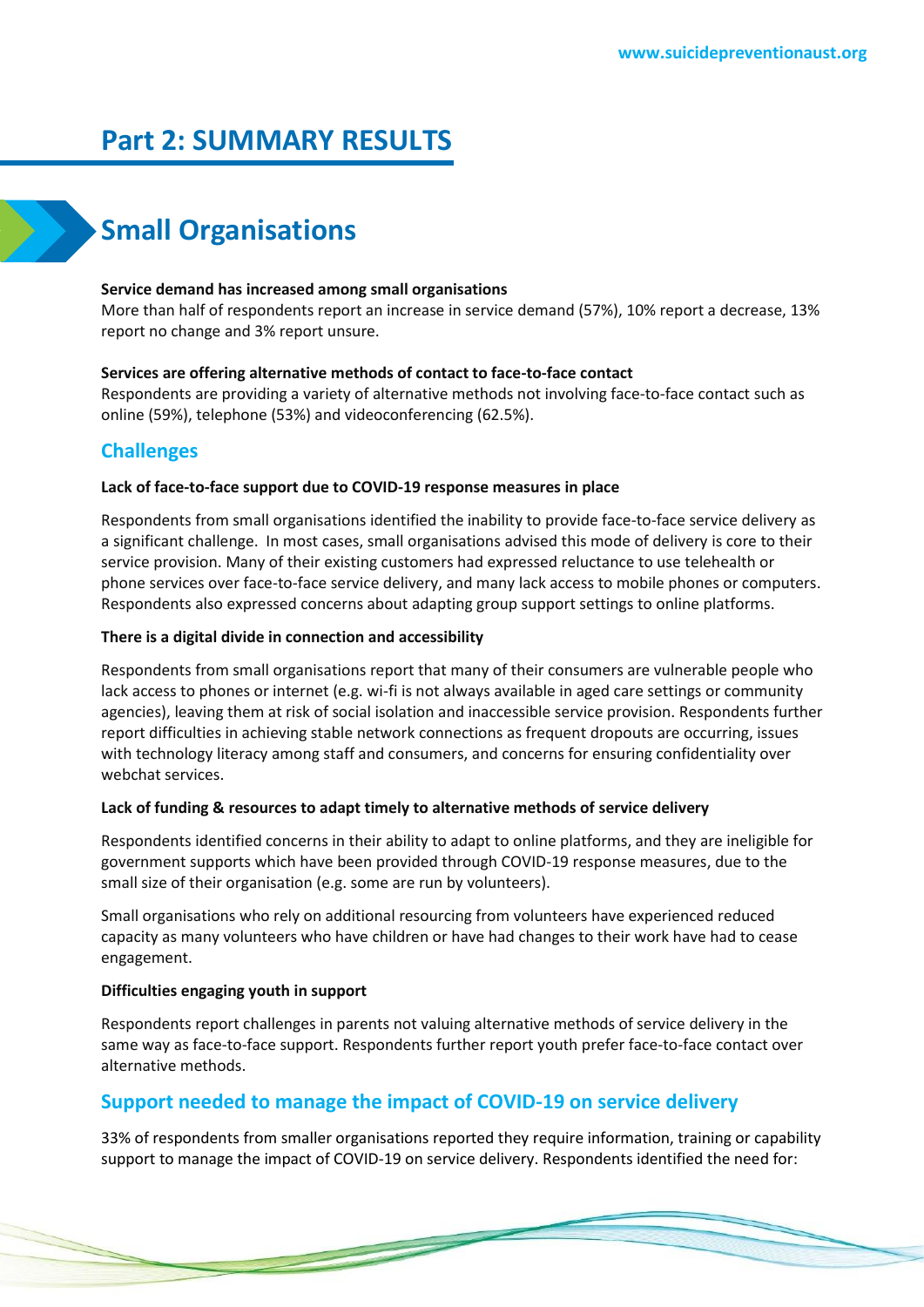- Financial support (e.g. to source new technologies, support transitions to online and digital platforms, and replace lost capacity and resourcing)
- Technology support (e.g. resources on what online/videoconferencing platforms exist, technology literacy training for staff and consumers)
- Hygiene packs and wellbeing packs for vulnerable community groups

## **Innovations**

Some smaller organisations have responded to the challenge of the COVID-19 pandemic as an opportunity for innovation. These respondents reported adoption of agile operating models and quick transition from face-to-face delivery to online and digital methods. Others have expanded operating hours to meet increased service demands and provide flexible solutions based on needs.

## **Intelligence from consumers**

#### **Increase in feelings of isolation**

Respondents report clients are uncertain, confused and frustrated with the transition from face-to-face support to alternative methods, with many feeling isolated and experiencing heightened anxiety due to physical distancing measures currently in place. The restrictions limit people's ability to self-care and engage in their routine wellbeing activities, to support their mental health.

#### **Young people are risk**

Respondents identified young people as particularly affected by physical distancing requirements and their effect on their education, employment and family relationships. One respondent had surveyed 500 young people, with the survey identifying education and family stress as the top two issues for young people during the pandemic. A significant proportion of the young people responding advised that they had become unemployed, and were unclear on some aspects of the response to COVID-19.

## **Medium Organisations**

#### **Service demand has increased among medium organisations**

37.5% of respondents reported an increase in service demand, 25% unsure and 12.5% no change reported.

#### **Services are offering alternative methods of contact to face-to-face contact**

Respondents are providing a variety of alternative methods not involving face-to-face contact such as online (37.5%), telephone (75%) and videoconferencing (62.5%).

## **Challenges**

#### **Physical distancing measures have impacted ability to provide services**

Respondents identified that due to lockdown of facilities, people they previously supported are not able to access support. This is particularly concerning for clients with disabilities who are unable to receive support due to their facilities not allowing visitors, in adherence with physical distancing regulations.

### **Technology accessibility and literacy**

Respondents from medium sized organisations identified access to technology and people's understanding of the technology as key barriers to service provision.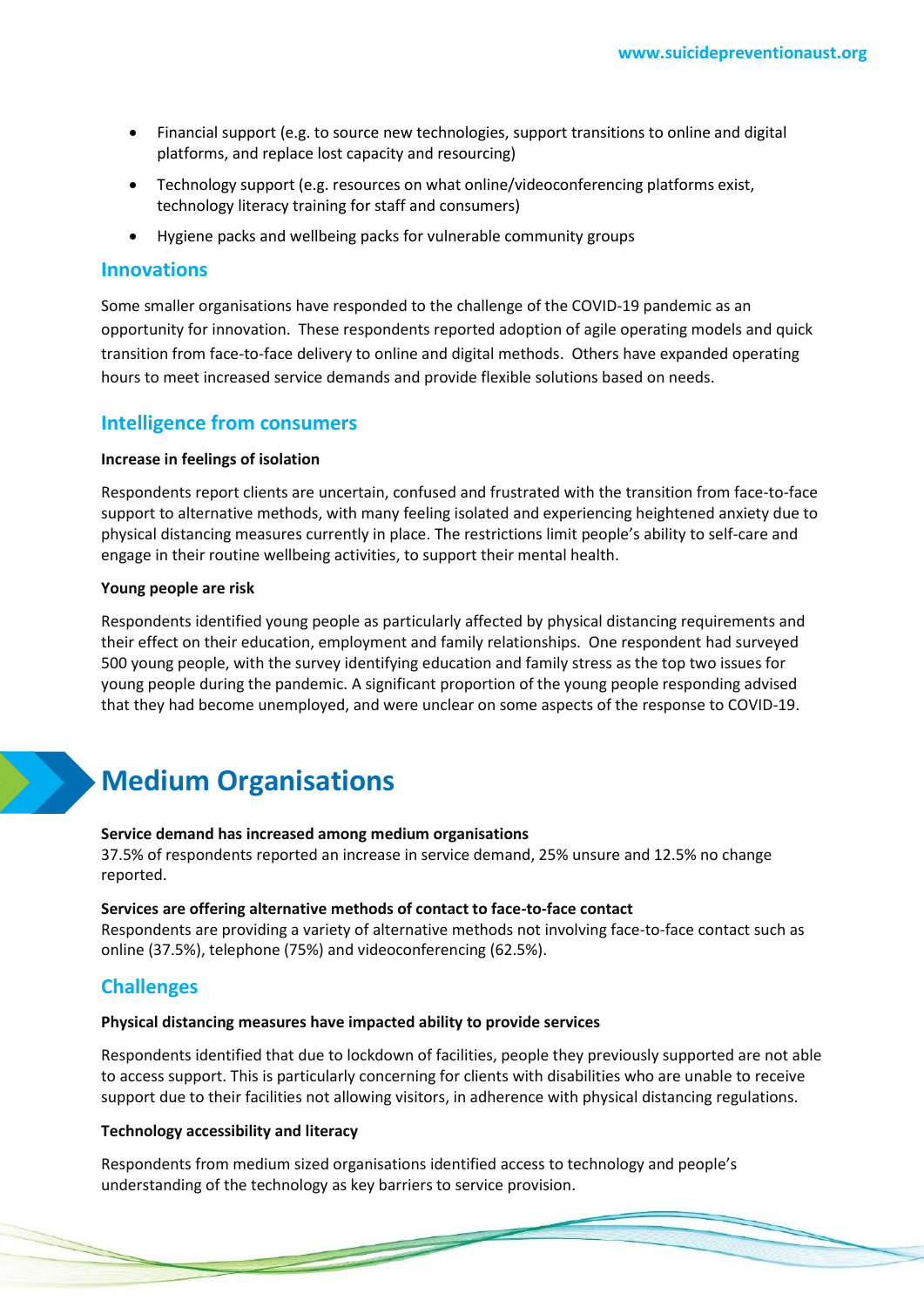## **Increase in contact with other health and social services**

50% of respondents from medium sized organisations noticed changes in their interactions with health and social services, in particular an increase in contact via telephone or videoconferencing facilities.

## **Support needed to manage the impact of COVID-19 on service delivery**

75% of medium organisations reported no information, training or capability support is needed to manage the impact of COVID-19 on service delivery.

## **Feedback respondents received from their consumers**

## **Lack of understanding**

Respondents reported that consumers with cognitive impairments are struggling to understand the nature of the pandemic and COVID-19 response measures.

## **Increased anxiety and isolation**

Respondents reported consumers are experiencing an increase in anxiety at not being able to participate in wellbeing activities and are grieving a loss of social connection.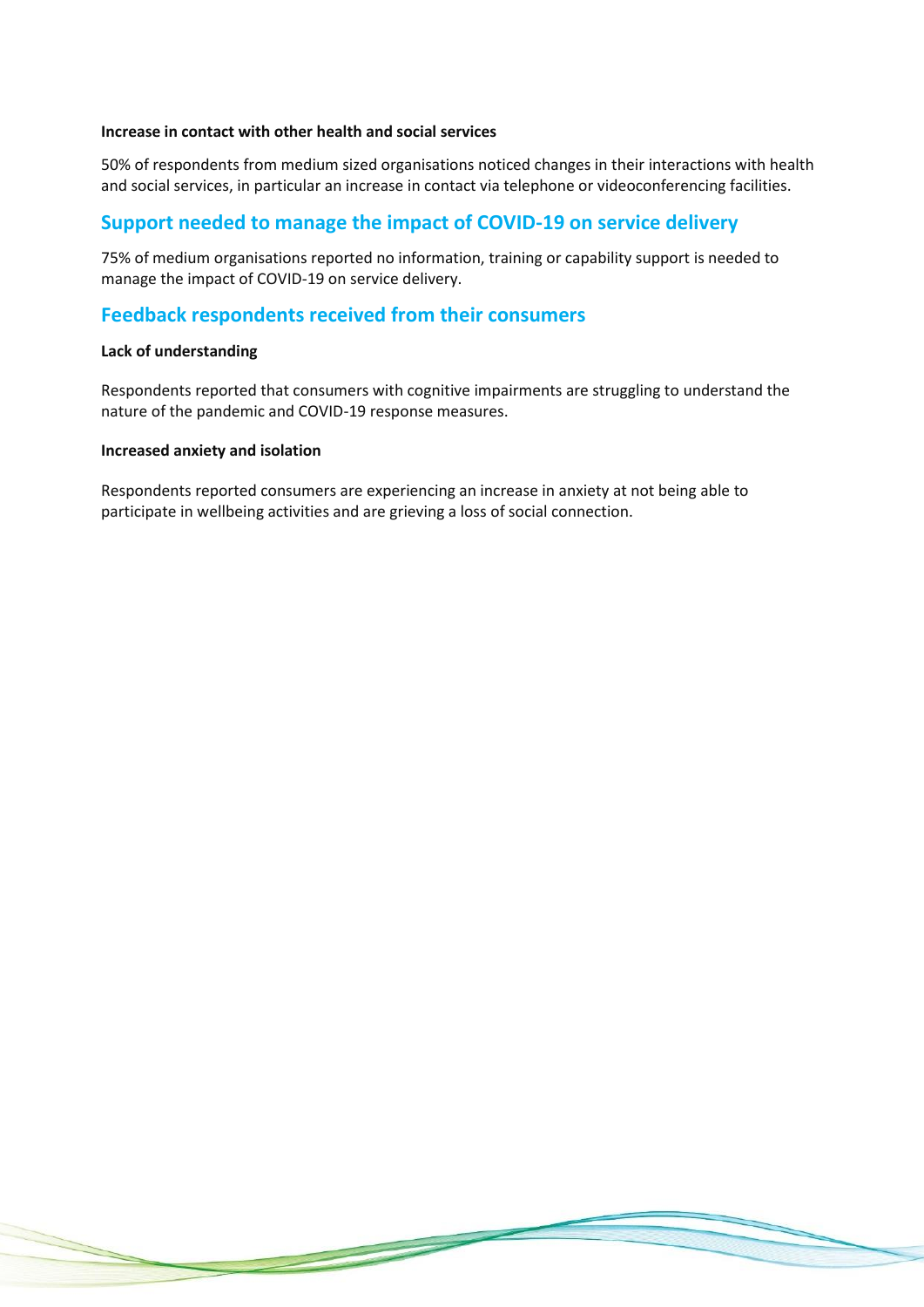## **Large Organisations**

### **Service demand has increased among large organisations**

A majority of respondents (58%) reported an increase in service demand, with 25% unsure whether there had been a change in demand.

#### **Services are offering alternative methods of contact to face-to-face contact**

Larger organisations are providing a variety of alternative methods not involving face-to-face contact such as online (58%), telephone (83%) and videoconferencing (75%). Additional methods reported include phone apps and traditional forms of communication such as pen pal exchange programs for older Australians.

## **Challenges**

### **Technology reliability, security and literacy**

Similar to the challenges experienced by small and medium organisations, large organisations are also facing connectivity issues, consumer technology literacy challenges, and concerns of ensuring technology security (confidentiality) and reliability of information.

#### **Difficulty transitioning group support to alternative methods**

Larger organisations have experienced challenges in moving group support settings online, in particular for vulnerable communities where face-to-face connection is a key driver in effectiveness e.g. men's behaviour change programs.

## **Lack of face-to-face contact impacting quality of service provision**

Respondents from larger organisations identified challenges in their ability to provide an accurate risk assessment of a person's level of safety without face-to-face contact.

### **Staff wellbeing**

Respondents reported challenges in ensuring the wellbeing of staff while working remotely.

#### **Increases in family violence and homelessness**

One respondent from a larger organisation reported service spikes due to an increase in reported domestic and family violence incidents; an increase in newly homeless communities; and a need to support vulnerable communities who are unable to access social welfare assistance.

## **Developing timely responses**

Respondents are challenged by the need to develop and implement responses/plans within a continually changing landscape.

## **Support needed to manage the impact of COVID-19 on service delivery**

58% of large organisations reported that they did not require any additional information, training or capability support to manage the impact of COVID-19 on service delivery, while 16% reported a need for support. Respondents who required a need for support advised they required assistance with:

ICT to strengthen connectivity with staff and consumers

• Consistent and reliable information sharing